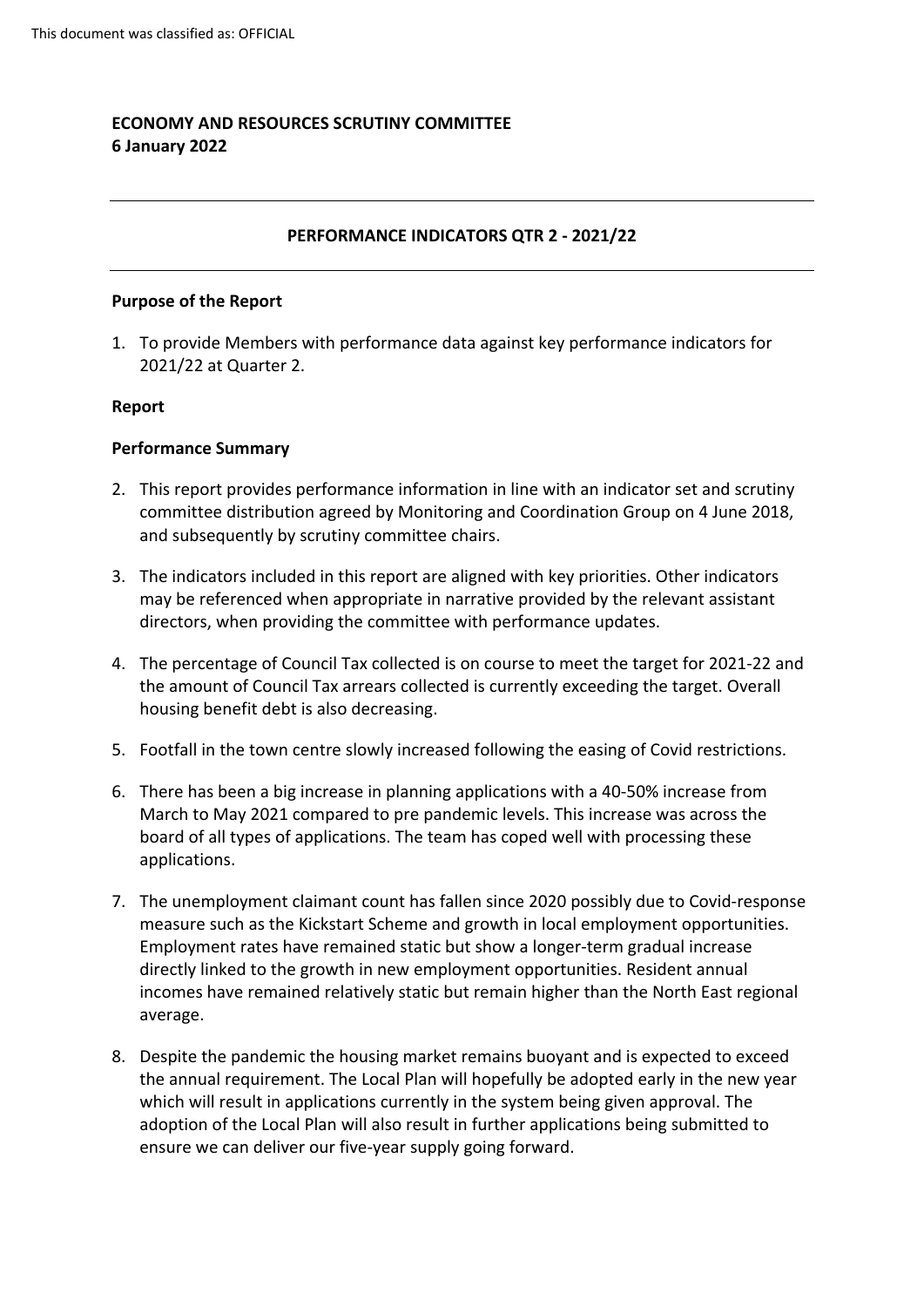- 9. Twenty-two indicators are reported to the committee, seventeen of them on a sixmonthly basis and five annually.
- 10. Performance of the six indicators reported at 6 months that have targets.
	- a) Four of the indicators show performance is not as good as their target.

| <b>FHR 001</b> | Number of FTE working days lost due to sickness (excluding schools) |
|----------------|---------------------------------------------------------------------|
| <b>HBS 003</b> | Amount in Es of Housing Benefit overpayments recovered              |
| <b>HBS 009</b> | % of Council Tax collected in year                                  |
| <b>HBS 010</b> | % of Business Rates collected in-year                               |

b) One of the indicators shows performance better than its target.

| HBS 002 Amount in Es of Council Tax arrears collected |
|-------------------------------------------------------|
|                                                       |

c) One of the indicators shows performance the same as its target.

|  | ECI 401 $\parallel$ New homes delivered against annual target |
|--|---------------------------------------------------------------|
|--|---------------------------------------------------------------|

- 11. Performance of the sixteen indicators reported at 6 months:
	- a) Of the sixteen indicators reported quarterly all can be compared against their data at Qtr 2 2020/21.
	- b) Five indicators are showing performance better than at this time last year.

| <b>CUL 080a</b> | Town centre footfall weekly average                                                         |
|-----------------|---------------------------------------------------------------------------------------------|
| <b>ECI 104</b>  | % of major planning applications decided within 13 weeks or within<br>agreed time (EoT)     |
| <b>ECI 105</b>  | % of non-major planning development decisions within 8 weeks or within<br>agreed time (EoT) |
| <b>ECI 401</b>  | New homes delivered against annual target                                                   |
| <b>HBS 002</b>  | Amount in Es of Council Tax arrears collected                                               |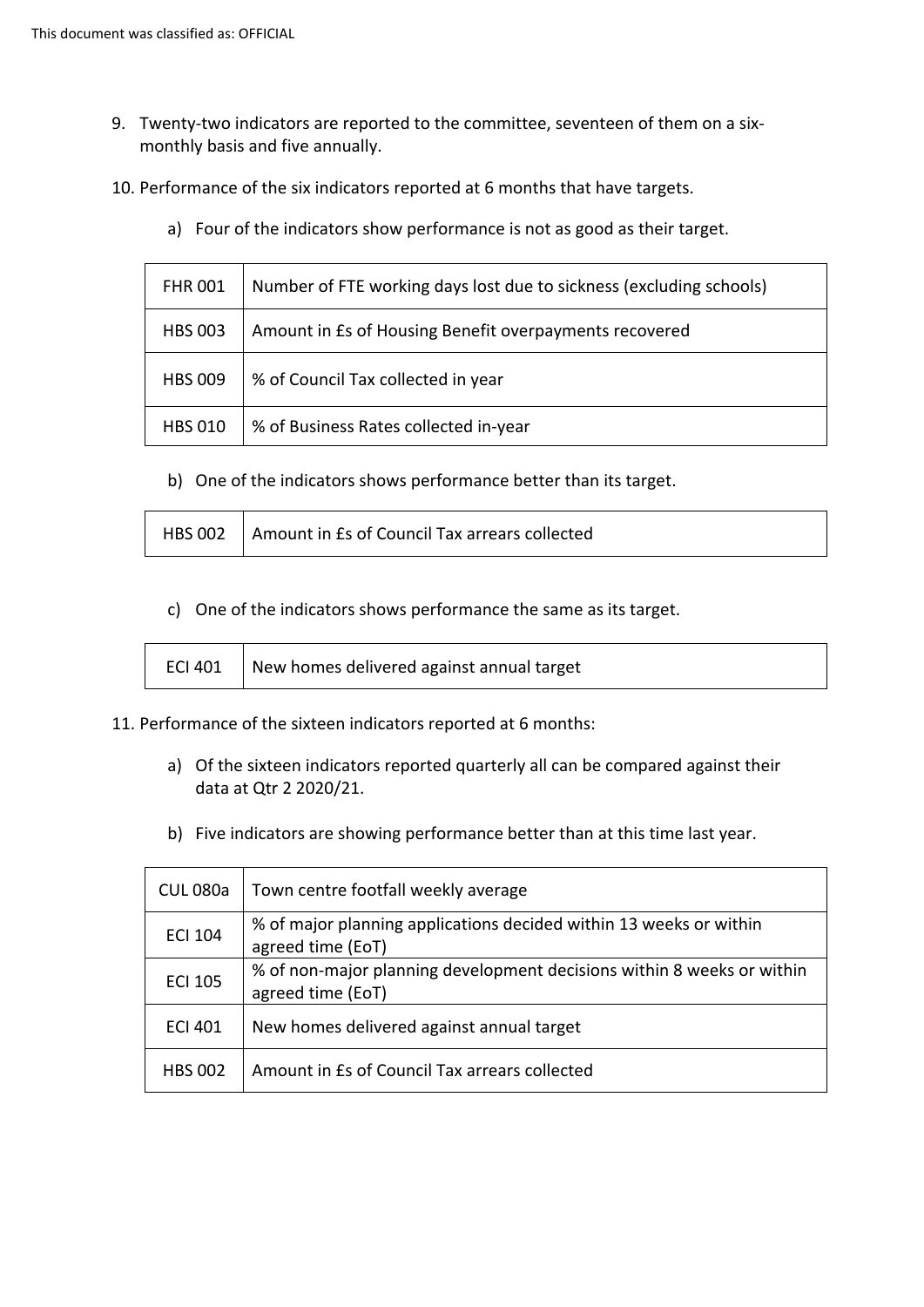c) Eleven indicators are showing performance not as good as at this time last year:

| <b>ECI 321</b>  | Monthly unemployed claimant count                                                                                             |
|-----------------|-------------------------------------------------------------------------------------------------------------------------------|
| <b>ECI 106</b>  | 24 months to date % of non-major planning development decisions within<br>8 weeks or within agreed time (EoT)                 |
| <b>FHR 001</b>  | Number of FTE working days lost due to sickness (excluding schools)                                                           |
| <b>FHR 003</b>  | Number of reportable employee accidents / ill health                                                                          |
| <b>FHR 008</b>  | Number of complaints upheld by the Local Government<br>Ombudsman/Housing Ombudsman                                            |
| <b>FHR 019</b>  | Staff turnover - Voluntary Leavers                                                                                            |
| <b>HBS 003</b>  | Amount in Es of Housing Benefit overpayments recovered                                                                        |
| <b>HBS 009</b>  | % of Council Tax collected in year                                                                                            |
| <b>HBS 010</b>  | % of Business Rates collected in-year                                                                                         |
| <b>LGP 008</b>  | Contracted spend as a % of total non-salary spend                                                                             |
| <b>REG 312a</b> | % of noise complaints investigated and completed within 6 weeks of the<br>date of receipt (except where diary sheet returned) |

- d) Of the sixteen indicators reported quarterly six can be compared against their previous quarter data.
- e) Two of the six indicators show performance better than at Qtr 1.

|                | CUL 080a   Town centre footfall weekly average                                              |
|----------------|---------------------------------------------------------------------------------------------|
| <b>ECI 105</b> | % of non-major planning development decisions within 8 weeks or within<br>agreed time (EoT) |

f) Three of the indicators are showing performance not as good than at Qtr 1.

| <b>ECI 106</b>  | 24 months to date % of non-major planning development decisions within<br>8 weeks or within agreed time (EoT)                 |
|-----------------|-------------------------------------------------------------------------------------------------------------------------------|
| <b>LGP 008</b>  | Contracted spend as a % of total non-salary spend                                                                             |
| <b>REG 312a</b> | % of noise complaints investigated and completed within 6 weeks of the<br>date of receipt (except where diary sheet returned) |

g) One of the indicators shows performance the same as Qtr 1

| <b>ECI 104</b> | │ % of major planning applications decided within 13 weeks or within agreed |
|----------------|-----------------------------------------------------------------------------|
|                | time (EoT)                                                                  |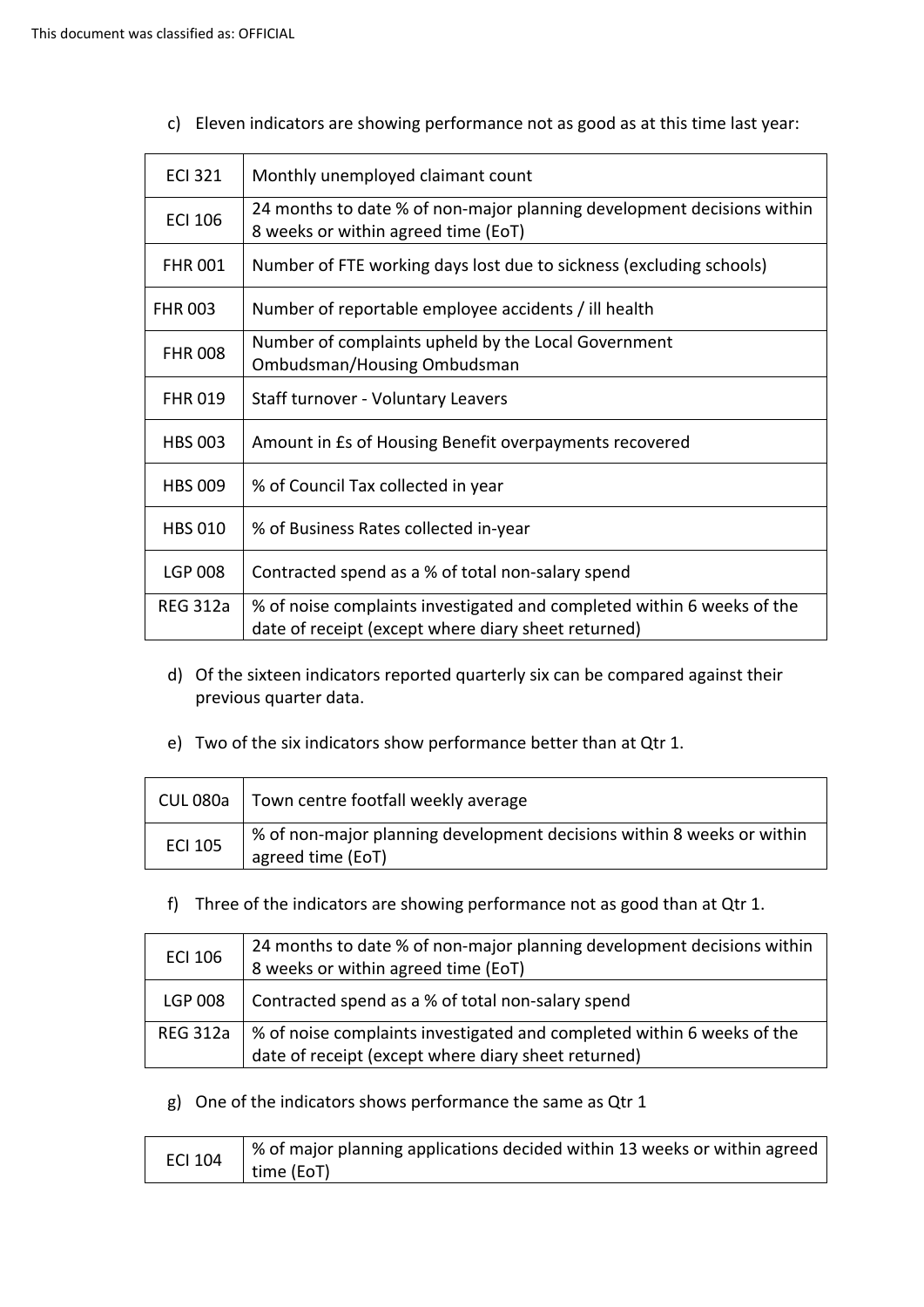12. A detailed performance scorecard is attached at **Appendix 1**.

#### **Recommendations**

13. It is recommended that performance information provided in this report is reviewed and noted, and relevant queries raised with appropriate Assistant Directors.

> **Ian Thompson Mark Ladyman Brett Nielsen AD Community Services AD Economic Growth AD Resources**

| <b>Luke Swinhoe</b>            | <b>Anthony Sandys</b>          |
|--------------------------------|--------------------------------|
| <b>AD Law &amp; Governance</b> | <b>AD Housing and Revenues</b> |

#### **Background Papers**

Background papers were not used in the preparation of this report.

| This report supports the Councils Crime and<br>Disorder responsibilities                                                                       |
|------------------------------------------------------------------------------------------------------------------------------------------------|
| This report supports performance improvement<br>relating to improving the health and wellbeing of<br>residents                                 |
| This report supports the Council's sustainability<br>responsibilities                                                                          |
| This report supports the promotion of diversity                                                                                                |
| This reports supports performance improvement<br>across all Wards                                                                              |
| This report supports performance improvement<br>which benefits all groups                                                                      |
| This report does not represent a change to the<br>budget and policy framework                                                                  |
| This is not a key decision                                                                                                                     |
| This is not an urgent decision                                                                                                                 |
| This report contributes to the Council Plan by<br>involving Members in the scrutiny of performance<br>relating to the delivery of key outcomes |
| Scrutiny of performance is integral to optimising<br>outcomes.                                                                                 |
|                                                                                                                                                |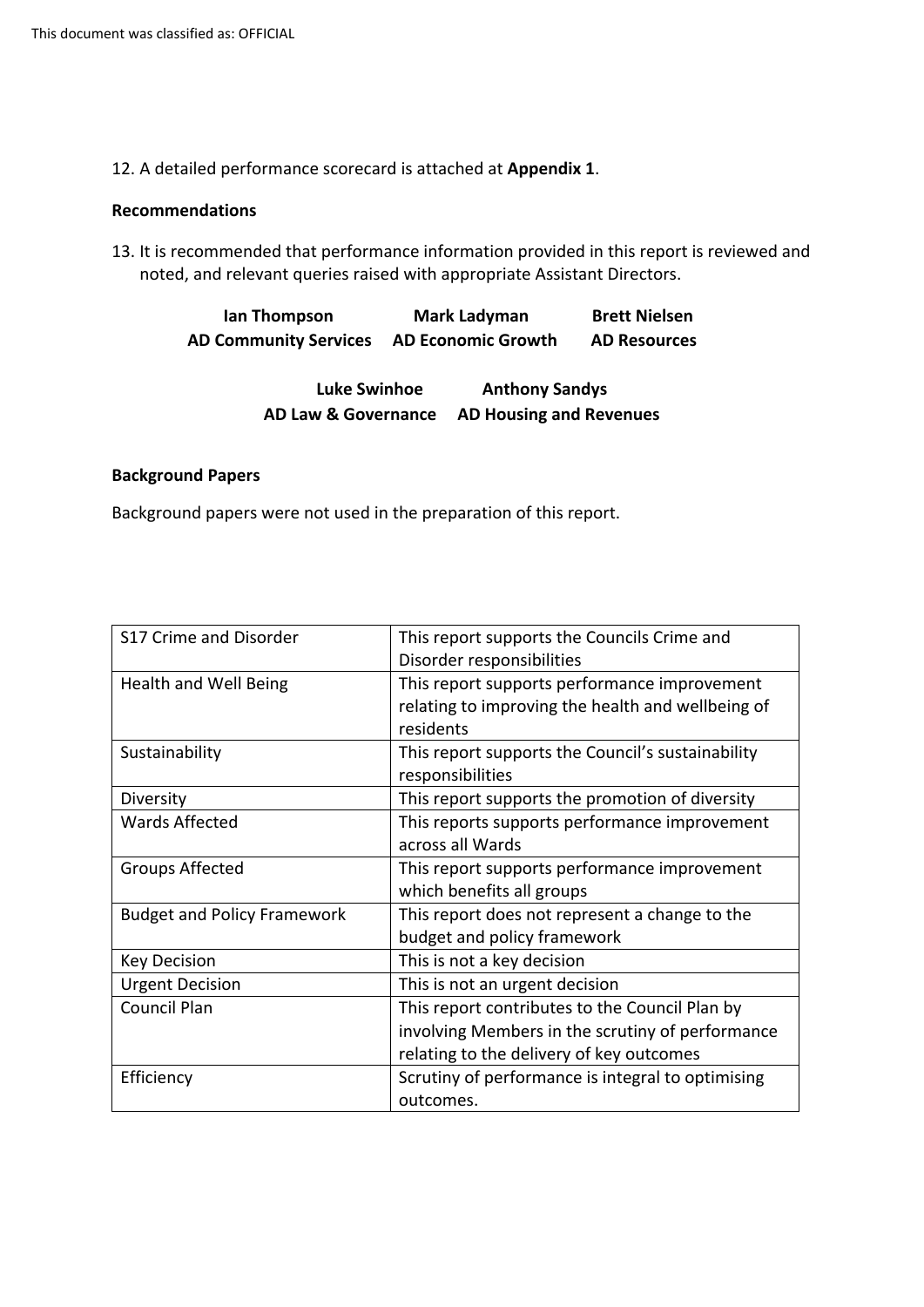## **Main Report**

## **Information and Analysis**

### **Human Resources**

- 14. FHR 001 At Q2 the number of FTE working days lost to sickness is higher than at the same point in 2020/21. However, in the same period of 2020/21 lower figures of sickness were reported as the country was in CV19 lockdown and few staff were absent due to hospital/medical treatment absences, as non urgent procedures were postponed during the pandemic. Managers at all levels continue to manage sickness (with HR support) within the Council's sickness management policies. The Wellbeing programme has produced significant benefits for our workforce and continues to be a key priority within the new workforce strategy, to promote the health and wellbeing of staff.
- 15. FHR 019 The number of staff leaving up to the end of Q2 is higher than the same period last year. This is to be expected as the first two quarters of 2020/21 were at the start of the CV19 pandemic and therefore many employers were not recruiting and many employees were cautious regarding seeking new employment. As we come out of the pandemic several employment opportunities have arisen in Darlington which has resulted in staff moving. The Council continues to undertake exit surveys for all staff that leave our employment to understand the reason for leaving and implement improvements where needed. The Council continues to improve its offer to staff through wellbeing projects and other employee benefits to make the Council an attractive place to work.

# **Health and Safety**

16. FHR 003 – The number of reportable employee accidents up to the end of Q2 was 5, which is higher than at the same period in 2020/21, although there was less activity in 2020/21 due to CV19. All accidents are investigated by the Health & Safety team to establish the causes, to identify issues or trends and make recommendations to prevent reoccurrence. The Council has introduced the Airsweb system which allows online reporting of accidents and other health & safety incidents (near misses etc.), with managers having access to a dashboard which allows them to monitor incidents within their own service area. The Health & Safety Team have undertaken a refresh of the "Think Safety" campaign, which has been signed up to by all Assistant Directors, with new publicity materials produced to continue to promote a health and safety culture throughout the Council.

### **Complaints**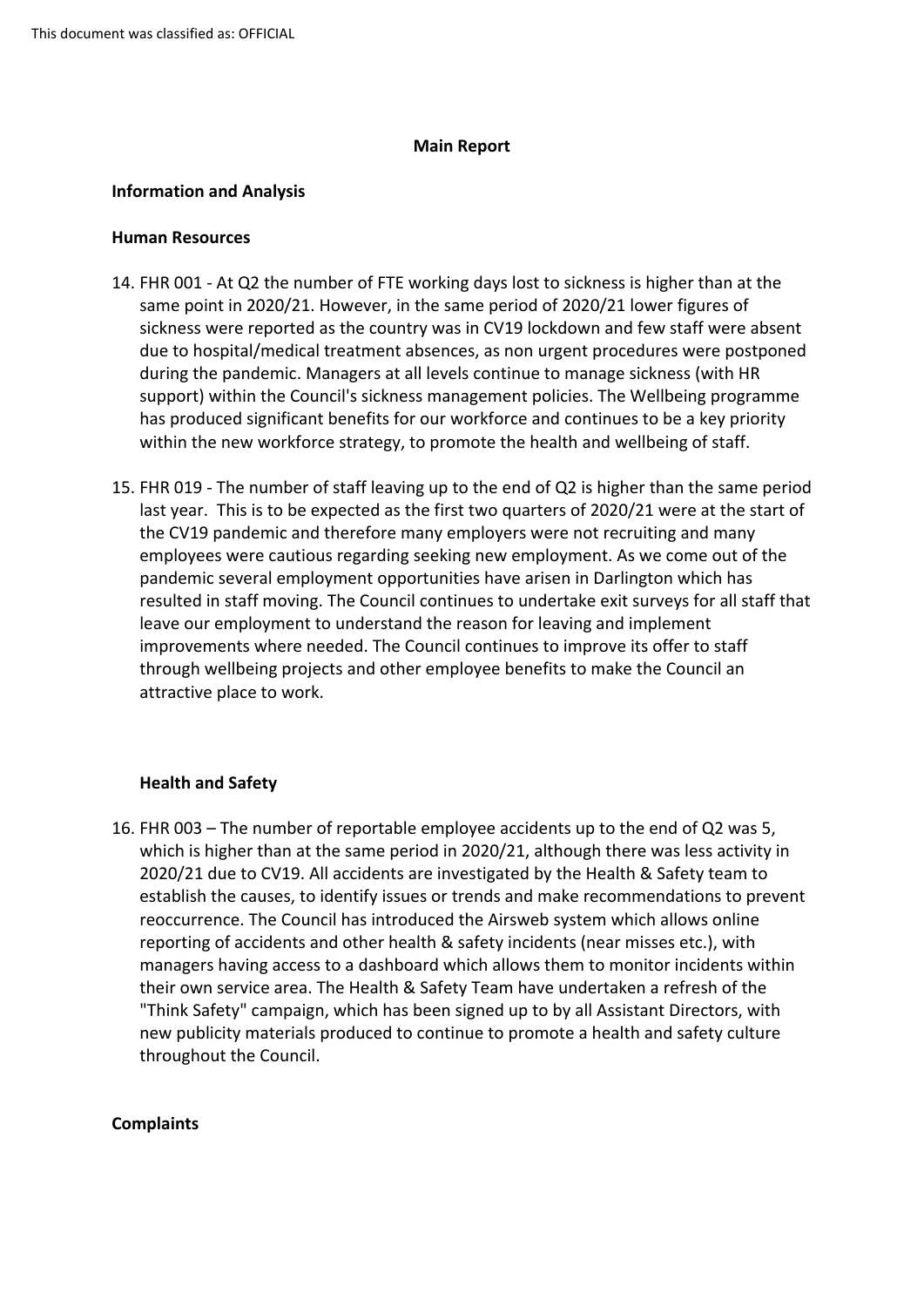- 17. FHR 008 It is not possible to make a direct comparison to Q1 and Q2 of 2020/21 as the LGSCO ceased investigating complaints between 26 March and 29 June 2020 due to COVID-19.
- 18. FHR 009 Total number of upheld decisions at the end of Q2 are approximately half of the total number of upheld decisions received for the whole of 2020/21.

## **Procurement**

19. LGP 008 - The figures have increased slightly over the last 2 quarters, due to officers having a greater understanding of the procurement rules and the need for value for money and transparency.

## **Council Tax**

- 20. HBS 002 The amount of Council Tax arrears collected is currently exceeding the target, with £806k collected by the end of quarter 2 compared to £527k for the same period in 2020-21. The amount of outstanding arrears increased during 2020-21 due to Covid from £4.8 million to £5.8 million, but recovery action has now restarted in the first quarter of 2021-22, which explains the increase in arrears collection. The outstanding Council Tax arrears now stands at £5.0 million.
- 21. HBS 009 The percentage of Council Tax collected is currently on course to meet the target for 2021-22, with 52% of Council tax collected by the end of quarter 2. The overall amount collected in quarter 2 of £36.40 million has exceeded the amount collected in 2020-21 for the same period by £3.03 million.

### **Housing Benefits**

22. HBS 003 - The amount of Housing Benefit overpayments collected is currently slightly lower than the target. £269k of overpayments were collected by the end of quarter 2, compared to £310 collected for the same period in 2020-21. However, collection rates are currently at 107% of the new overpayment debt created (£250k), which means that the overall outstanding debt is decreasing (currently at £1.8 million). It is likely that as Housing Benefit claims continue to transfer to Universal Credit, the amount of Housing Benefit overpayments created (and therefore the amount collected) will continue to decrease.

### **Business Rates**

23. HBS 010 - The percentage of Business Rates collected in quarter 2 is currently below target, although collection is expected to increase through 2021-22 and the overall target will be met, with 53% of Business Rates collected by the end of quarter 2. This is because the businesses qualifying for retail and hospitality relief received 100% for quarter 1 only and therefore have only started paying Business Rates from quarter 2 onwards.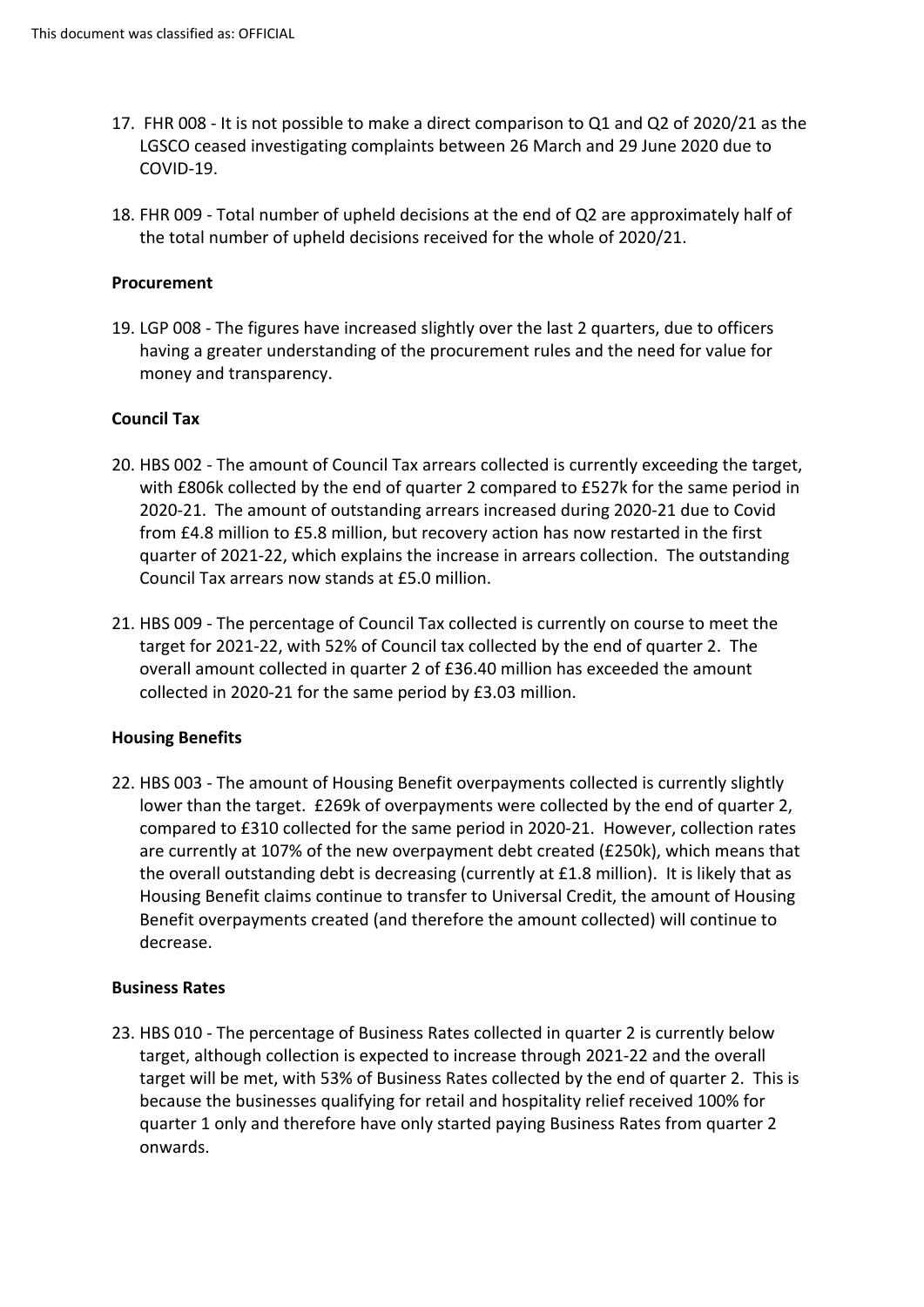# **Culture**

24. CUL 080a - Town centre footfall levels have been closely correlated with Covid-19 lockdown periods during the course of the pandemic, with significant drops recorded during periods of tighter restrictions which have also been reported elsewhere. As these Covid-related restrictions have continued to reduce through the first two quarters of 2020/21, footfall in the town centre has continued to increase and, whilst directly comparable benchmarking data is not available, community mobility data released by Google since the beginning of the pandemic shows that Darlington mobility trends for 'retail and recreation' have recovered more strongly than the UK average.

# **Planning Applications**

25. ECI 104, ECI 105 & ECI 106 - The department has coped remarkably well with processing a massive increase in numbers of applications submitted to the Council in comparison to Pre-pandemic workload. From the months of March to May 2021 we have received between a 40% to 50% increase in applications relative to Pre pandemic levels. This increase was across the board of all types of applications so affected both the Householder improvement type applications along with the larger developments.

# **Planning Policy**

- 26. ECI 321 This measure shows the difference in total employment (both Public and Private) compared to the same point 12 months previously, in order to show the number of jobs created in Darlington within the last year. As can be seen, the number of job opportunities increased again in 2020, in contrast to the regional and national picture where job opportunities fell during the first 9 months of the pandemic.
- 27. ECI 327 Employment rates have remained static between 2020 and 2021 but show a longer-term gradual increase. This is directly linked to the growth in new employment opportunities.
- 28. ECI 329 Resident annual incomes have remained relatively static over the last 12 months, compared with a national trend of decline. Resident incomes remain higher than the North East regional average.
- 29. ECI 330 Employee annual incomes have remained static, and are broadly in line with regional levels, reflecting commuter patterns across the north east.
- 30. ECI 401 Despite the pandemic the housing market remains buoyant in the Borough and based on the completions so far in the first half of the financial year we would expect to once again exceed the annual requirement. The Local Plan will hopefully be adopted early in the new year which will result in applications currently in the system being given approval. The adoption of the Local Plan will result in further applications being submitted to ensure we have a pipeline of permissions to ensure delivery of our 5 year supply going forward.